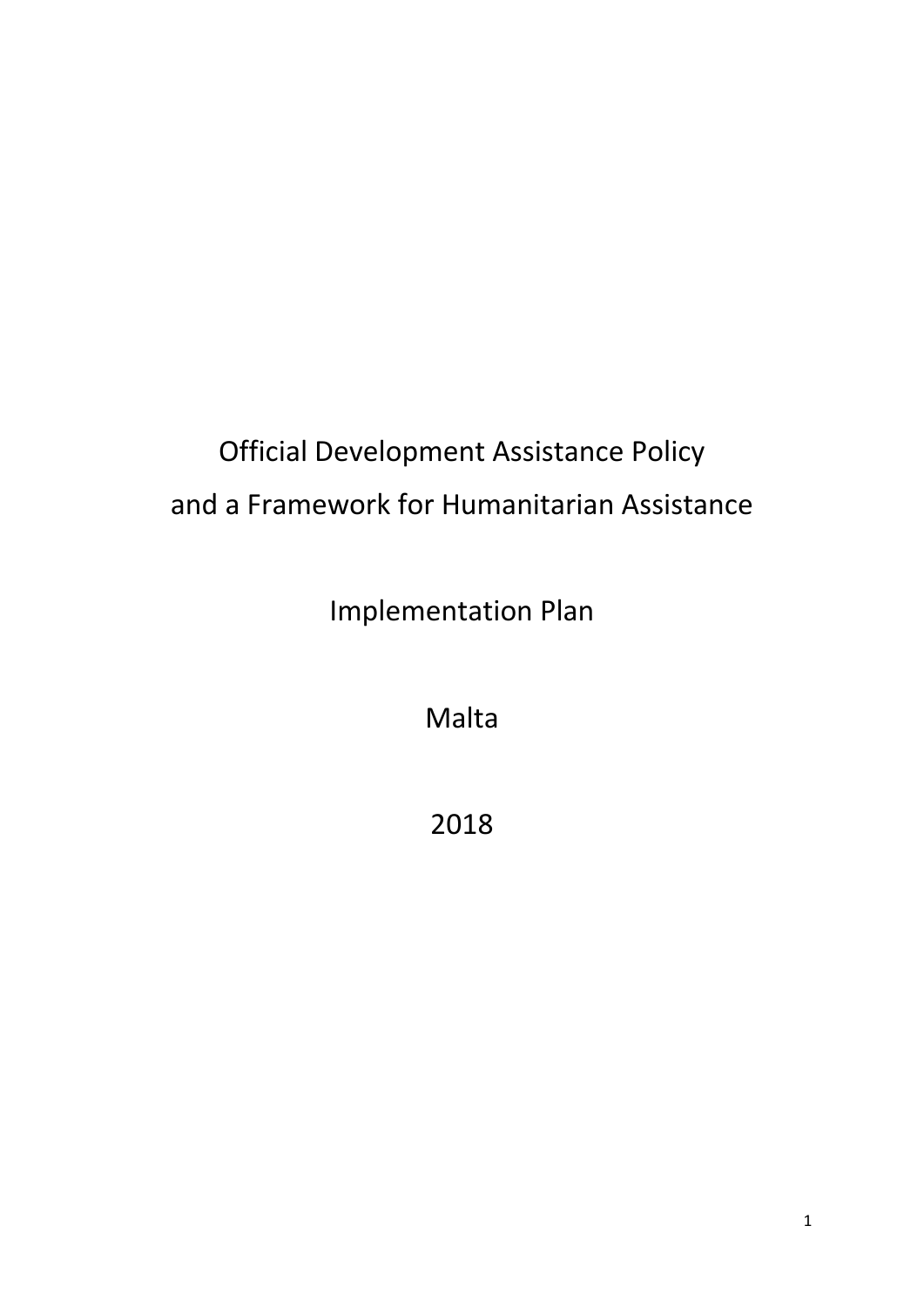#### I Introduction

The **2030 Agenda for Sustainable Development** was adopted by the international community in September 2015. It includes at its core 17 Sustainable Development Goals (SDGs) (see Annex I for full list) and 169 associated targets, which run to 2030. The SDGs build on the Millennium Development Goals (MDGs) and aim to go further to end all forms of poverty. By virtue of this Agenda, the international community set itself an ambitious new framework through which countries are expected to take ownership for the achievement of the SDGs, while working together on shared challenges. In response to the global trends and challenges identified in the 2030 Agenda for Sustainable Development, in 2017 the EU and its Member States jointly agreed to the adoption of the **European Consensus on Development**. The Consensus sets out the main principles which will guide the approach of the EU and the Member States to cooperate with developing countries, as well as a strategy for reaching the SDGs. In line with the global strategy on the EU's foreign and security policy, the consensus will also help achieve the priorities of the EU's external policy. The overarching goal is the eradication of poverty, by promoting good governance, human and economic development and tackling universal issues, such as fighting hunger and preserving the world's natural resources.

The Consensus is intended to respond to the current global challenges which have a **demographic, economic, social and environmental impact**. Strengthening the resilience of states, societies and individuals is central to this approach. It seeks to bring about sustainable development and to accelerate transformation by placing an emphasis on cross-cutting elements of development policy such as gender equality, youth, investment and trade, sustainable energy and climate action, good governance, democracy, rule of law and human rights, and migration and mobility. **Better-tailored partnerships** are to be sought with a broader range of stakeholders, including civil society, and partner countries at all stages of development. They will further improve their implementation on the ground by working better together and taking into account their respective comparative advantages. In order to achieve more effective results and make a greater impact, the Consensus proposes a **tailored and differentiated approach** when working with partners to promote **joint programming and implementation**, with the **full involvement of civil society and other actors**. It provides the basis for the EU and its Member States to engage in more innovative forms of development financing, leveraging **private sector investments** and mobilising additional domestic resources for development. In so doing, the Consensus likewise seeks to actively support the further implementation of the ambitious Joint Valletta Action Plan (JVAP) adopted at the November 2015 Valletta Summit on Migration.

In acknowledgement of the contribution the private sector can make towards sustainable development, the Ministry will seek to promote the opportunities available through the **European Fund for Sustainable Development (EFSD)**, the centrepiece of the European Union's External Investment Plan (EIP). The EFSD aims to boost private and public investment in partner countries in Africa and the European Neighbourhood in order to address some of the obstacles to growth and the root causes of irregular migration. The EFSD is implemented by the European Commission.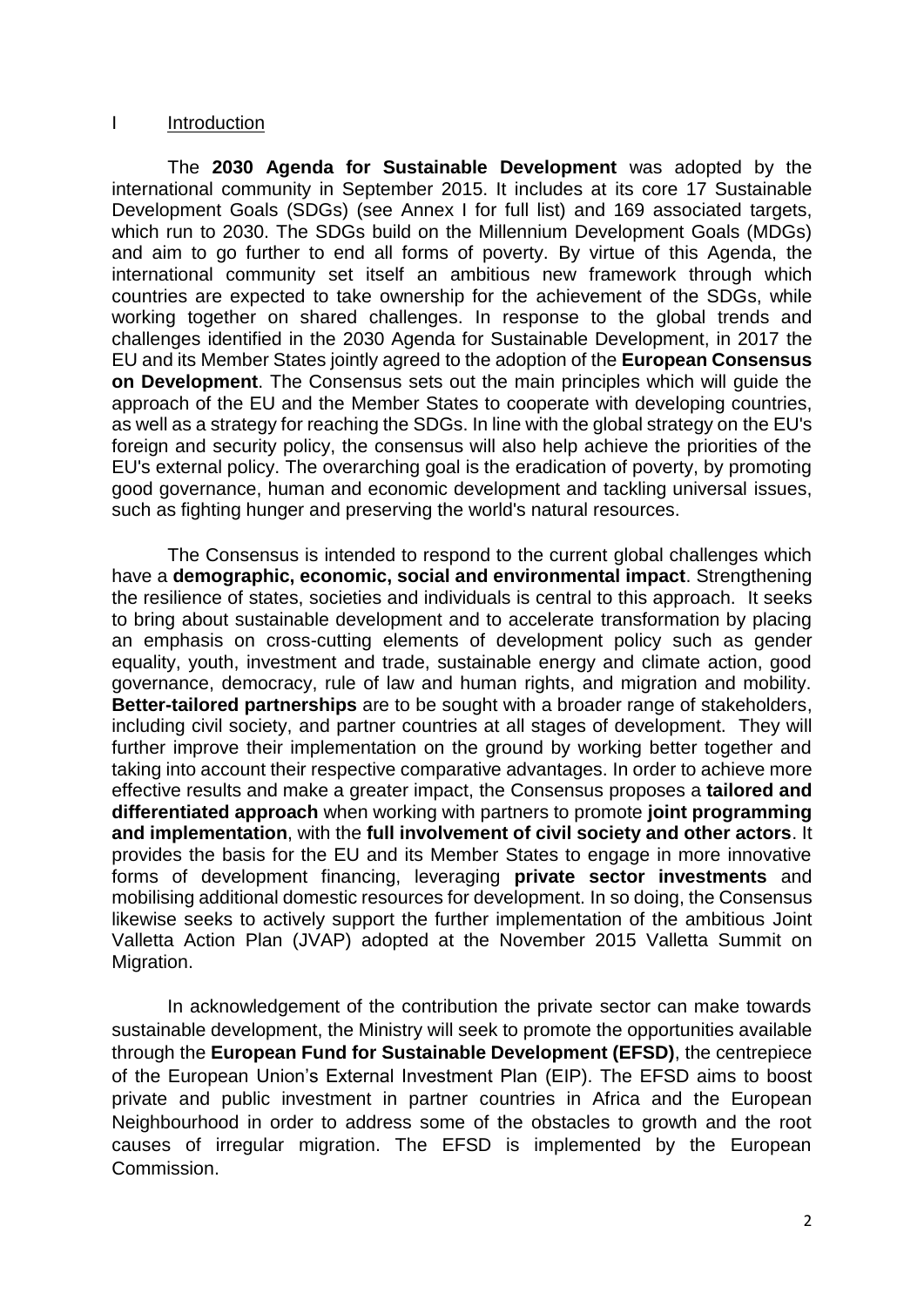This document is Malta's **Implementation Plan** in response to the adoption of the European Consensus on Development and the 2030 Agenda for Sustainable Development, and sets the lines for Malta's Official Development Policy (ODA) through to 2030. It has been formulated by the Ministry for Foreign Affairs and Trade Promotion in close consultation and partnership with relevant partners and stakeholders. Malta's ODA Policy will continue to be implemented in conjunction with and in close collaboration and consultation with local Non-Governmental Development Organisations, who are essential partners in operationalizing these policies.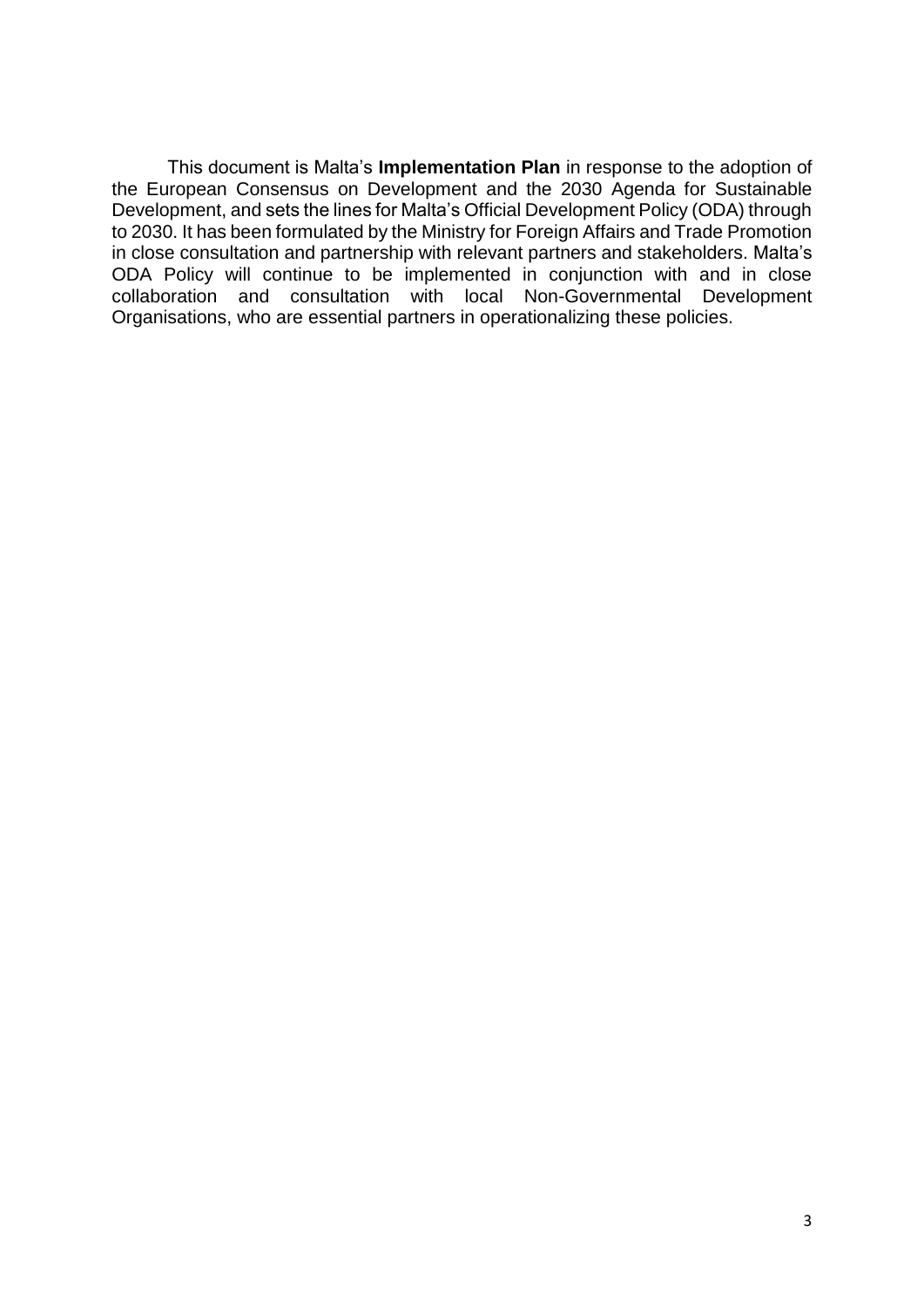#### II Implementation Plan

The Government of Malta's Implementation Plan of the 2017 European Consensus on Development within the framework of the Agenda 2030 for Sustainable Development is based on three main strands, as follows:

## **1. Co-funding of Official Development Assistance projects**

The Government of Malta shall continue to co-fund, on an annual basis, projects submitted by local Non-Governmental Development Organisations (NGDOs) aimed at providing Official Development Assistance (ODA) in countries and sectors eligible to receive such ODA funding.

The approval of projects and the provision of such funds shall be governed by clear rules and terms of reference as stipulated and issued by the Ministry for Foreign Affairs and Trade Promotion. In so doing, the Ministry shall prioritise projects to be undertaken in specific geographical areas and sectors of interest/activity. These will be outlined in guidelines to be published by the Ministry in order to maximise the effectiveness of the funds provided and their demographic, economic, social and environmental impact on the ground.

Further to consultations undertaken with local NGDOs and other relevant stakeholders, and building on Malta's Official Development Assistance Policy issued in 2014, Malta will continue to give priority to projects implemented in North Africa, Sub-Saharan Africa and the Middle East, as a means of promoting stability and prosperity in Malta's immediate neighbourhood and beyond. In this regard, the Ministry will give preference to projects to be implemented in countries where Malta has representation on the ground / diplomatic representation, as a means of further maximising the effectiveness of the projects by virtue of the already-existing channels for bilateral relations.

As a means of increasing the impact of its ODA, the Ministry will give preference to larger, high-impact, multi-annual projects amongst local NGDOs, over smaller projects. To this end, the Ministry encourages joint programming and partnership among local NGDOs to synergise and align their efforts in designing and eventually implementing such projects. Synergies between NGDOs and the private sector in the implementation of projects could also be considered.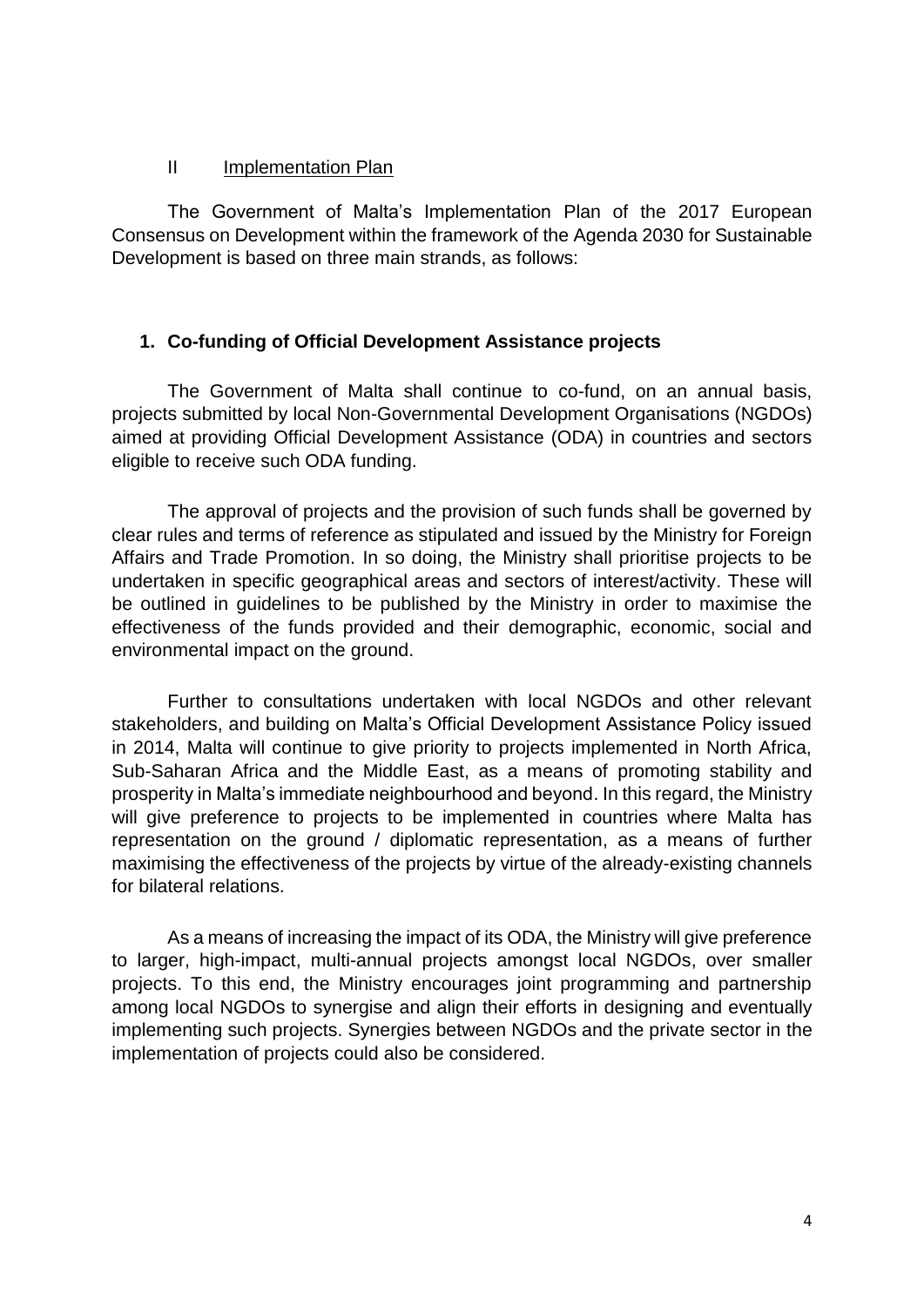# **2. Capacity-Building and scholarships**

Fully cognisant of the prominent role of education towards sustainable development, the Government of Malta has for a number of years provided funds for scholarships to enhance the continued educational and professional development of eligible candidates and their communities, institutions and societies. While Malta remains committed to continue providing such scholarships, the Ministry will be investing in the creation of an Arvid Pardo Fund that will promote the positive impact of capacity-building towards international development. Through the Fund, the Ministry will strengthen Malta's role in the granting of scholarships while also offering capacity-building opportunities to assist ODA eligible states in attaining the goals set out in Agenda 2030.

In this regard, in commemoration of the work of Dr. Arvid Pardo, special attention will be given to scholarships and capacity-building in the areas of climate change and blue growth, with a focus on the sustainable use and development of oceans, seas and marine resources. The Fund will also cover other key areas where Malta believes it has a comparative advantage, such as gender studies, diplomacy courses and foreign direct investment, amongst others. Given Malta's experience as a small island state, preference will be given to small states. The fund will operate under the umbrella of Malta's ODA Fund.

### **3. Humanitarian aid funding / contributions to trust funds / funding of UNled initiatives aimed at alleviating humanitarian emergencies / Framework for Humanitarian Assistance**

In recognition of the direct link between humanitarian assistance and development, of the mutual benefit of working in tandem rather than in silos, and of the continuum between emergency relief, rehabilitation and development, Malta shall continue to contribute, financially and/or in-kind, to assist the nationals of other countries affected by natural or man-made disasters through humanitarian or development assistance. Such funding / contributions shall be made primarily via Trust Funds, international humanitarian organisations and UN-led initiatives. If and where applicable, cooperation with local NGDOs and relevant stakeholders shall likewise be promoted.